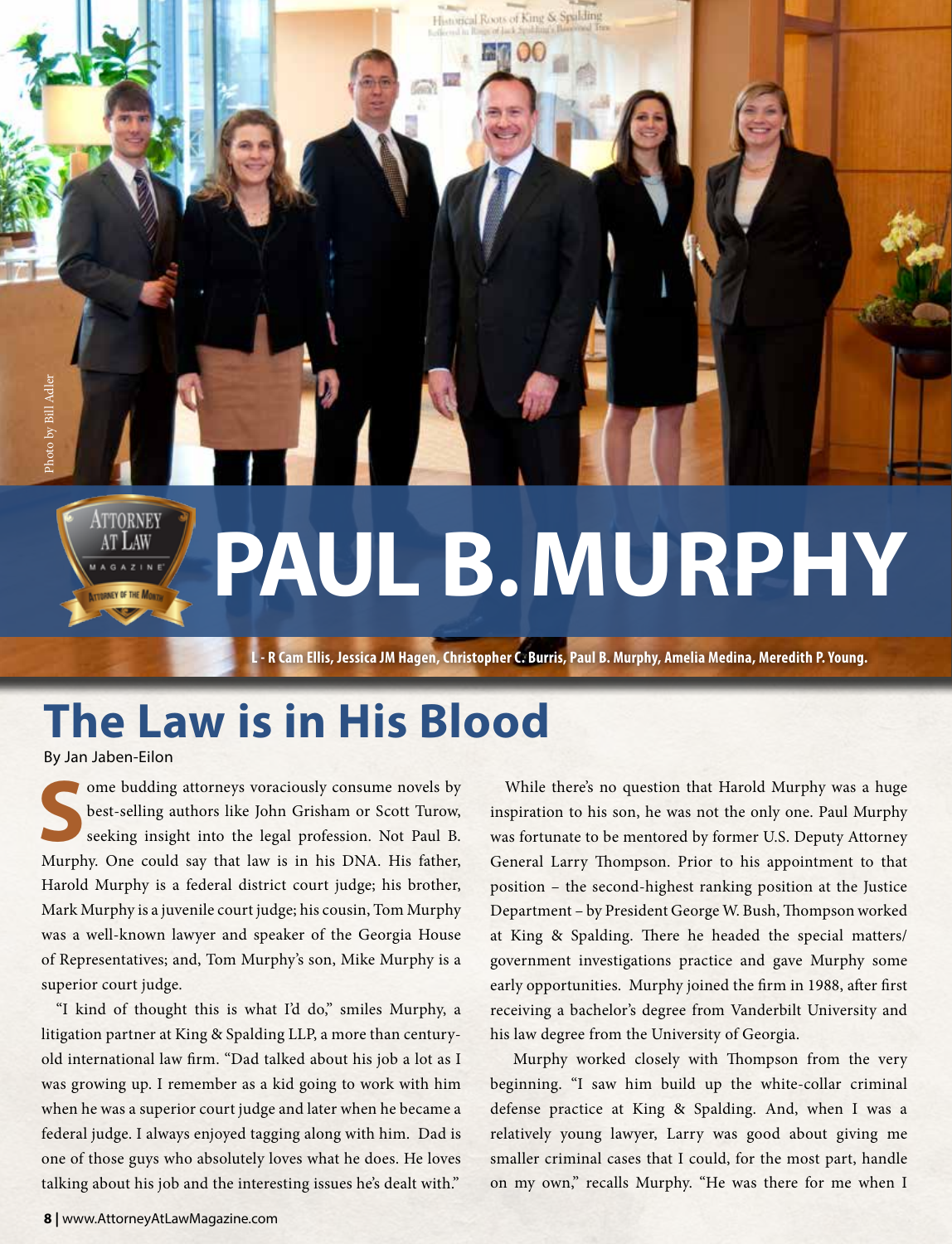needed guidance, but I could pretty much run with those cases. That helped me to develop as a lawyer, to develop skills in that practice area at a relatively young age."

Thompson also asked Murphy – then working as an assistant U.S. attorney for the Southern District of Georgia – to come to work on his staff at the Justice Department in Washington, D.C. Murphy served there as an associate deputy attorney general and also as chief of staff to the deputy attorney general. "I went up in early October 2001. In fact, I interviewed with Attorney General John Ashcroft on the Friday before 9/11. It was an exciting time to be at the Justice Department. The department changed in many ways and became much more focused on counter terrorism immediately after 9/11." During his time in D.C., Murphy had a broad portfolio of responsibilities. Among other things, he oversaw the department's criminal and civil health care fraud enforcement program and also sat on the committee that evaluated and made recommendations to the attorney general in all cases that were eligible for seeking the death penalty. He also oversaw certain Justice Department components, such as the United States Marshals Service and the Federal Bureau of Prisons. "I was in D.C. three years and it was a great opportunity to get good experience doing something worthwhile and important from a public-service standpoint."

Ashcroft eventually sent Murphy back to Savannah to serve as the United States attorney for the Southern District of Georgia, under an appointment by the attorney general and later the district court.

Murphy returned to King & Spalding in 2004, and now represents companies – and some individuals – who are under investigation by the government. Murphy's practice includes a mix of white-collar criminal defense work and civil cases brought by the Department of Justice under the False Claims Act, which are frequently initiated by whistleblowers. The companies he represents often face parallel criminal and civil investigations by the Justice Department.

Murphy says his background perfectly prepared him for his practice today, from his early work with Thompson and former Judge Griffin Bell at King & Spalding, to his work at the Justice Department. "It's literally work I've been doing for 25 years," he says. "I've been on both sides of the table and seen matters as a prosecutor and defense lawyer, which I think gives me a better perspective to guide my clients through these situations."

During those 25 years, Murphy has seen a lot of changes. Probably the biggest change is the increase in whistleblower cases filed under the civil False Claims Act, which is attributable in part to the size of recoveries in many of these cases and the bounties that the government pays to the whistleblowers. "If the government takes a case and it achieves a successful result, the whistleblower's share of the recovery can range between 15 to 25 percent. In a case that yields a substantial recovery for the government, the whistleblower's share obviously can be significant. There have been more and more cases brought by whistleblowers and I don't see that stopping anytime soon. I think a lot of whistleblowers are motivated by money. So much money is at stake that it makes me wonder if we as a country have created an environment in which employees who think they see a problem are not incentivized to report it within the company. Rather, they go straight to the government instead of working to correct the situation within the company."

Since the Civil War, the False Claims Act has allowed individuals to file a lawsuit in the name of the United States and allege that someone has filed false claims with the government. These claims can involve, among other issues, the filing of false Medicare claims or the submission of false claims under a government contract. Murphy does a lot of work defending companies in these cases, and says that companies can protect themselves if their compliance policies are strong and if when a problem is identified, it is dealt with in a timely and comprehensive fashion. "One of the benefits of having